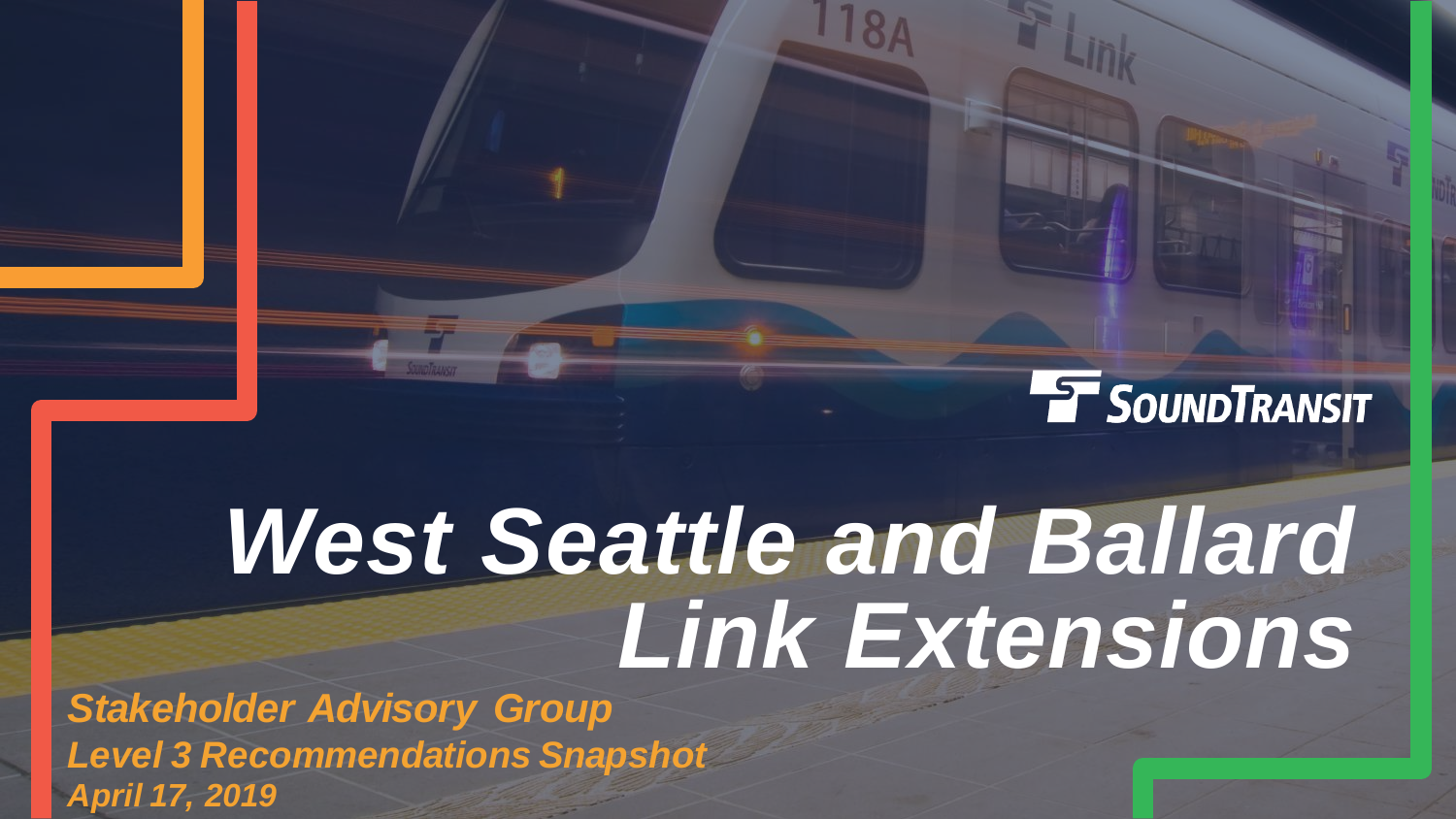| <b>Segment</b>                                 | ST <sub>3</sub><br><b>Representative</b><br><b>Project</b>                          | <b>West Seattle</b><br>Elevated/ C-ID 5th<br>/Downtown 6 <sup>th</sup> /<br><b>Ballard Elevated</b> | <b>West Seattle</b><br>Tunnel/ C-ID 4th<br>/Downtown 5th/<br><b>Ballard Tunnel</b>       | <b>Scoping</b><br>feedback                     | <b>SAG</b><br>recommendation |
|------------------------------------------------|-------------------------------------------------------------------------------------|-----------------------------------------------------------------------------------------------------|------------------------------------------------------------------------------------------|------------------------------------------------|------------------------------|
| <b>West Seattle</b><br>(Junction/<br>Delridge) | 41 <sup>st</sup> elevated station<br>(east-west oriented) /<br>N of Andover station | 41 <sup>st</sup> elevated station<br>(north-south oriented)/<br>S of Andover station                | 41st, 42 <sup>nd</sup> , or 44 <sup>th</sup><br>tunnel station /<br>N of Genesee station | Pigeon Ridge<br>Tunnel or<br>Yancy/Andover     | <b>TBD</b>                   |
| <b>Duwamish</b><br>crossing                    | South crossing                                                                      | South crossing                                                                                      | North crossing                                                                           | Pigeon Ridge<br>Tunnel alignment               | <b>TBD</b>                   |
| SODO/<br><b>CID</b>                            | E3 elevated /<br>5 <sup>th</sup> shallow station                                    | E3 at grade /<br>5 <sup>th</sup> shallow or deep<br>station                                         | E3 at grade /<br>4 <sup>th</sup> shallow or deep<br>station                              | Elevate new and<br>existing SODO<br>station    | <b>TBD</b>                   |
| Downtown                                       | 5 <sup>th</sup> and Republican                                                      | 6 <sup>th</sup> and Mercer                                                                          | 5 <sup>th</sup> and Harrison                                                             | <b>NA</b>                                      | <b>TBD</b>                   |
| <b>Smith Cove</b>                              | <b>Prospect St station</b>                                                          | <b>Galer St station</b>                                                                             | <b>Prospect St station</b>                                                               | <b>NA</b>                                      | <b>TBD</b>                   |
| Interbay/Ballard                               | Movable bridge with<br>15 <sup>th</sup> elevated station                            | High fixed bridge with<br>14 <sup>th</sup> elevated station                                         | Tunnel with 14th or<br>15 <sup>th</sup> tunnel station                                   | Tunnel with 20 <sup>th</sup><br>tunnel station | <b>TBD</b>                   |

#### *Discussion 1: If 3<sup>rd</sup> party funding is secured***,**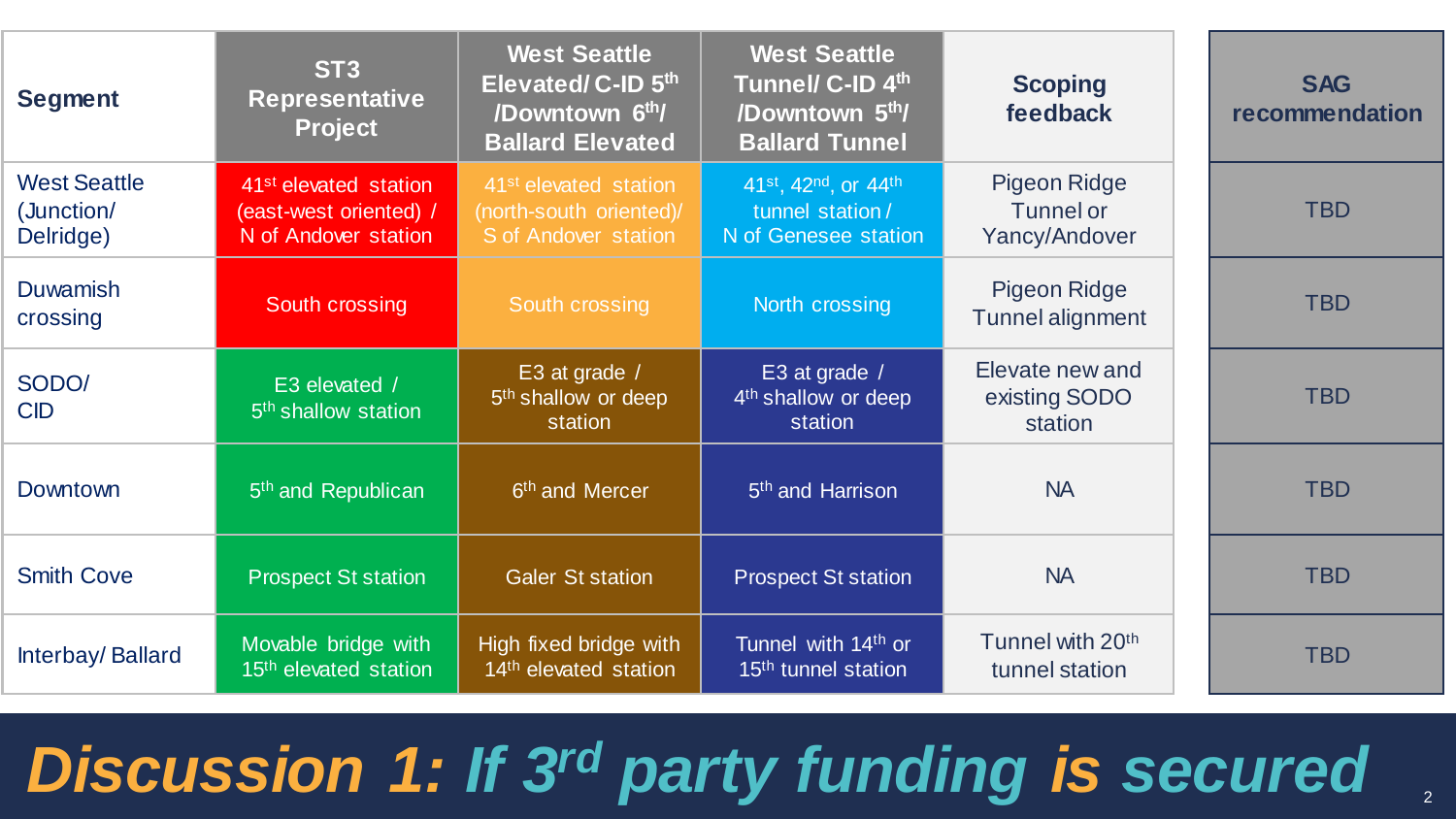| <b>Segment</b>                    | <b>SAG recommendation</b>                                           |                                                     | <b>Notes</b>                              |
|-----------------------------------|---------------------------------------------------------------------|-----------------------------------------------------|-------------------------------------------|
| <b>West Seattle</b><br>(Junction) |                                                                     | 41 <sup>st</sup> or 42 <sup>nd</sup> tunnel station |                                           |
| <b>West Seattle</b><br>(Delridge) | Pigeon Ridge Tunnel<br>N of Genesee station<br>(former purple line) |                                                     |                                           |
| <b>Duwamish crossing</b>          |                                                                     | South crossing                                      |                                           |
| SODO/<br><b>CID</b>               |                                                                     |                                                     | Majority interest in studying all options |
| <b>Downtown</b>                   |                                                                     | 5 <sup>th</sup> and Harrison                        |                                           |
| <b>Smith Cove</b>                 |                                                                     | <b>Prospect St station</b>                          |                                           |
| <b>Interbay/ Ballard</b>          | Tunnel with 15 <sup>th</sup> tunnel<br>station                      | Tunnel with 20 <sup>th</sup> tunnel<br>station      |                                           |

#### *SAG Recommendation: If 3rd party funding is secured*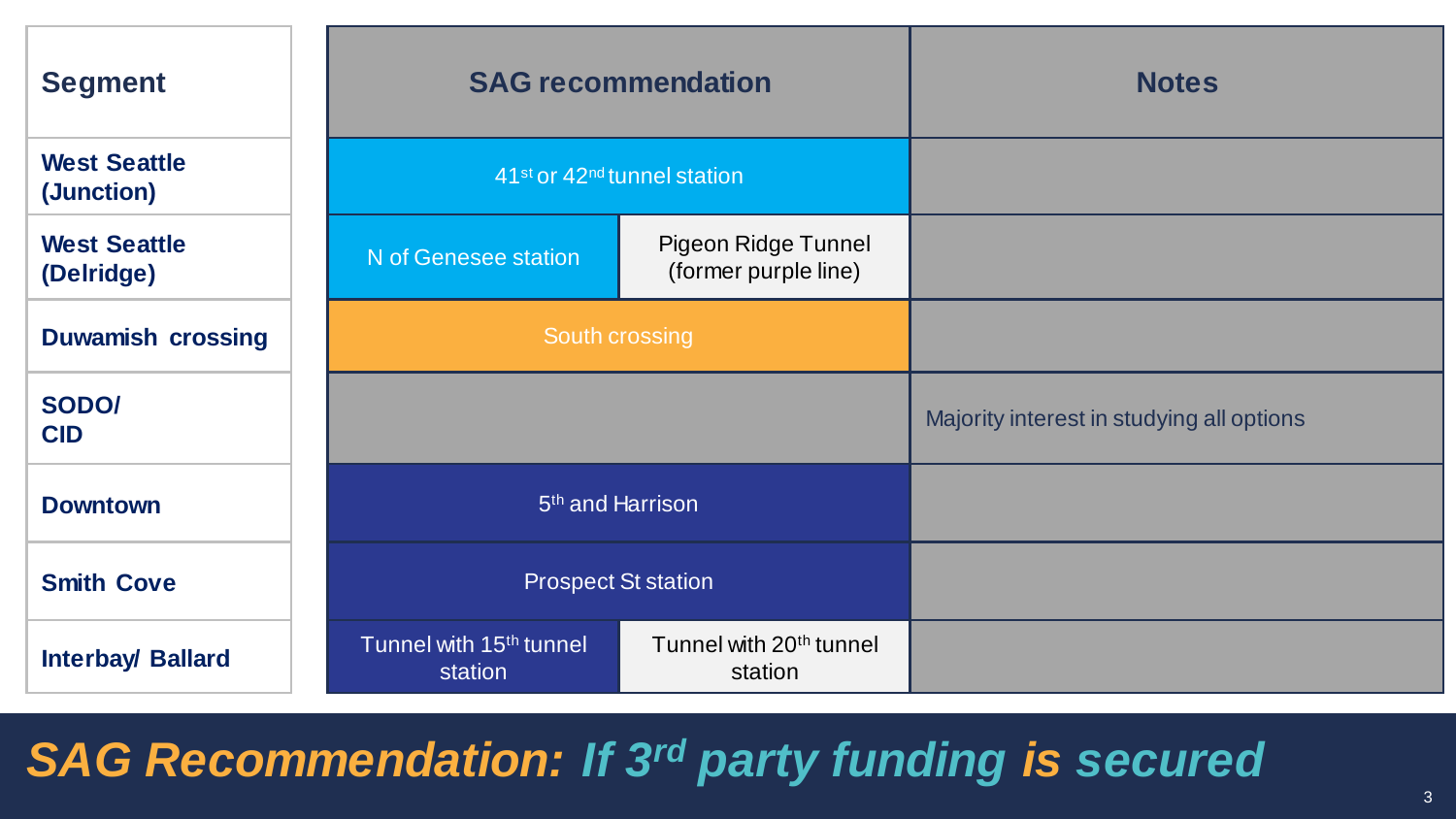### Interbay/ Ballard *SAG Level 3 Recommendation Discussion If 3rd Party Funding Is Secured*

- General support for tunnel crossing Salmon Bay and Ballard tunnel station serving the Ballard urban village
- Some interest in engaging and understanding tradeoffs for  $\blacktriangledown$ communities east of  $15<sup>th</sup>$  that would be farther from the  $20<sup>th</sup>$  station

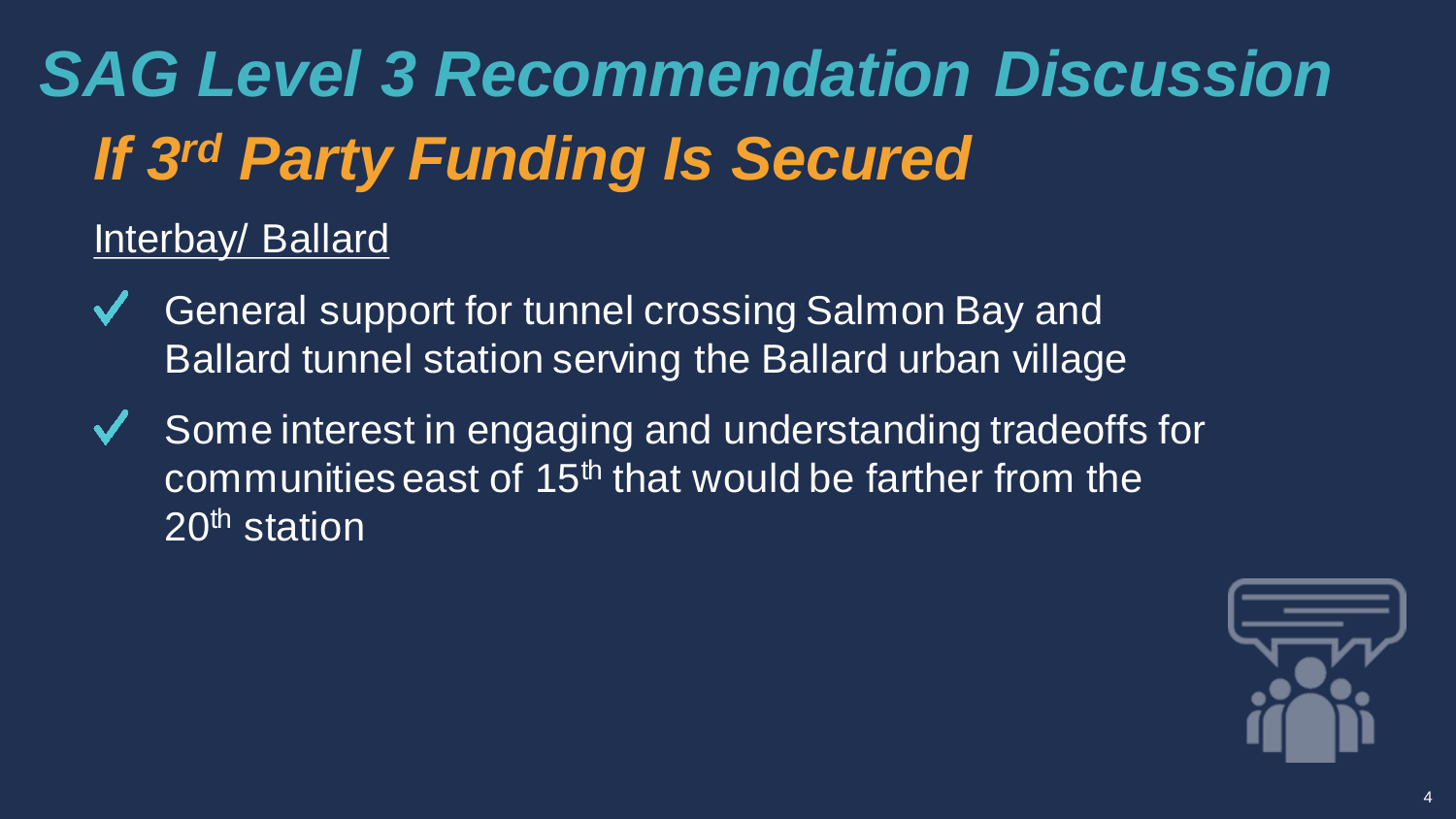## SODO and C-ID *SAG Level 3 Recommendation Discussion If 3rd Party Funding Is Secured*

- Interest in continuing to study all options in C-ID
- Interest in thorough study of traffic impacts in the EIS process for 4<sup>th</sup> Avenue C-ID station alternatives
- Concerns about impacts to the E-3 Busway and Ryerson base
- Importance of seamless transfers for both C-ID and SODO Stations

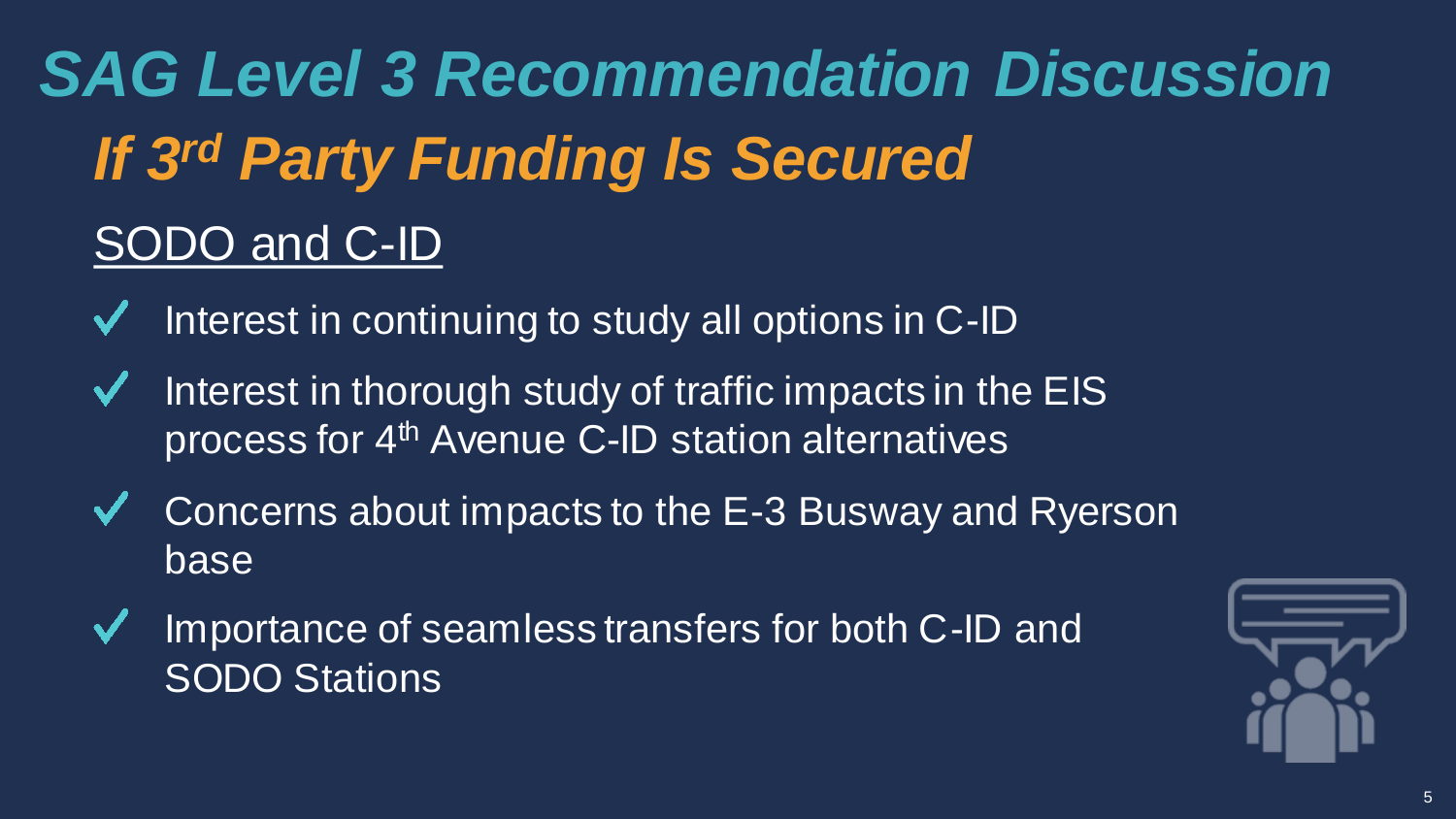### West Seattle *SAG Level 3 Recommendation Discussion If 3rd Party Funding Is Secured*

Support for Delridge station locations that are farther south

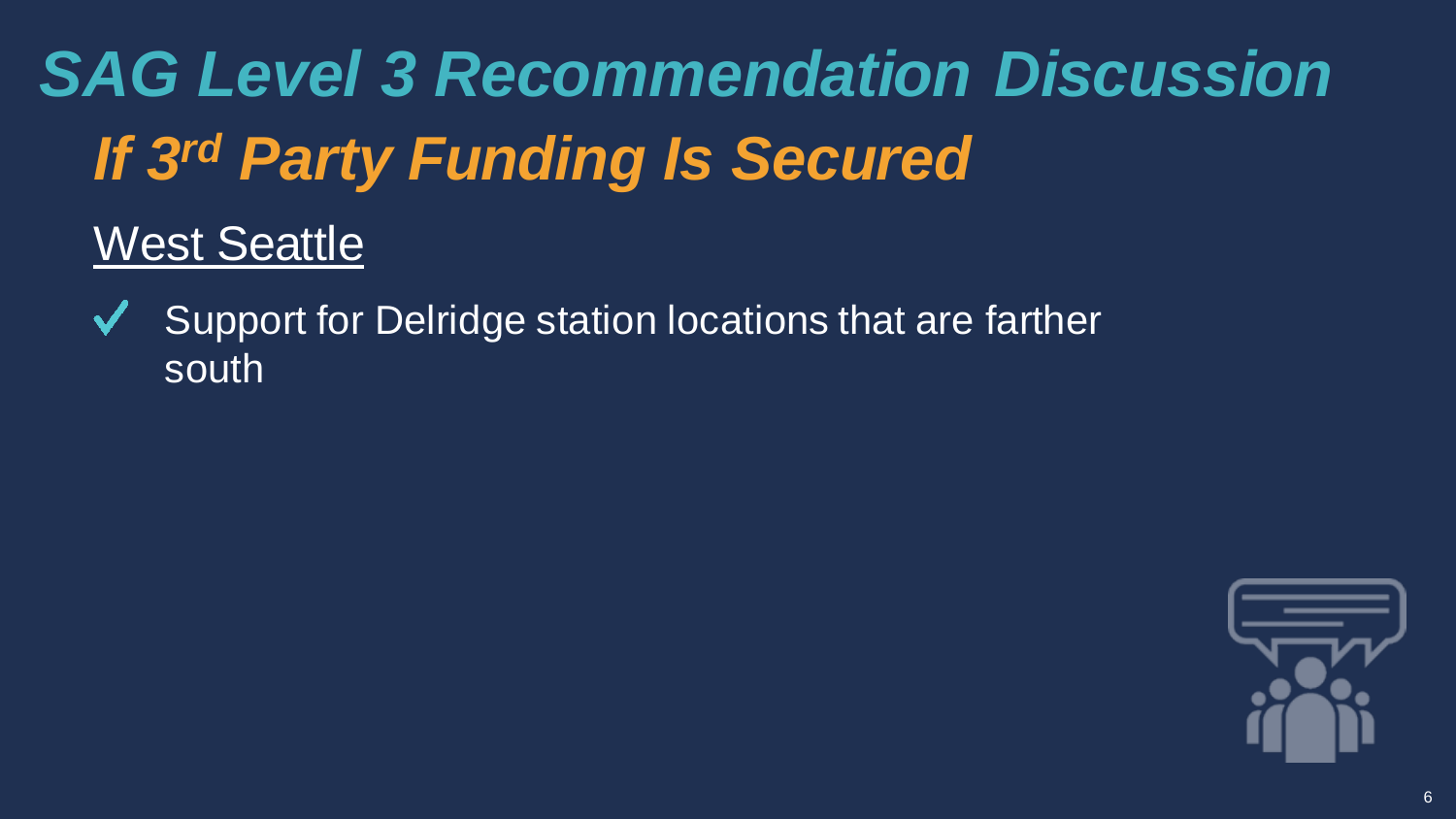*Segments with comparative estimates greater than ST3 Representative Project are shown in italics*

| <b>Segment</b>                                 | ST <sub>3</sub><br><b>Representative</b><br><b>Project</b>                          | <b>West Seattle</b><br>Elevated/C-ID 5th<br>/Downtown 6 <sup>th</sup> /<br><b>Ballard Elevated</b> | <b>West Seattle</b><br>Tunnel/ C-ID 4th<br>/Downtown 5th/<br><b>Ballard Tunnel</b>             | <b>Scoping</b><br>feedback                        | <b>SAG</b><br>recommendation |
|------------------------------------------------|-------------------------------------------------------------------------------------|----------------------------------------------------------------------------------------------------|------------------------------------------------------------------------------------------------|---------------------------------------------------|------------------------------|
| <b>West Seattle</b><br>(Junction/<br>Delridge) | 41 <sup>st</sup> elevated station<br>(east-west oriented) /<br>N of Andover station | 41 <sup>st</sup> elevated station<br>(north-south oriented)/<br>S of Andover station               | 41st, 42 <sup>nd</sup> , or 44 <sup>th</sup><br>tunnel station/<br><b>N</b> of Genesee station | Pigeon Ridge<br><b>Tunnel or</b><br>Yancy/Andover | <b>TBD</b>                   |
| <b>Duwamish</b><br>crossing                    | South crossing                                                                      | South crossing                                                                                     | North crossing                                                                                 | Pigeon Ridge<br>Tunnel alignment                  | <b>TBD</b>                   |
| SODO/<br><b>CID</b>                            | E3 elevated /<br>5 <sup>th</sup> shallow station                                    | E3 at grade /<br>5 <sup>th</sup> shallow or deep<br>station                                        | E3 at grade /<br>4 <sup>th</sup> shallow or deep<br>station                                    | Elevate new and<br>existing SODO<br>station       | <b>TBD</b>                   |
| <b>Downtown</b>                                | 5 <sup>th</sup> and Republican                                                      | 6 <sup>th</sup> and Mercer                                                                         | 5 <sup>th</sup> and Harrison                                                                   | <b>NA</b>                                         | <b>TBD</b>                   |
| <b>Smith Cove</b>                              | <b>Prospect St station</b>                                                          | <b>Galer St station</b>                                                                            | <b>Prospect St station</b>                                                                     | <b>NA</b>                                         | <b>TBD</b>                   |
| Interbay/Ballard                               | Movable bridge with<br>15 <sup>th</sup> elevated station                            | High fixed bridge with<br>14 <sup>th</sup> elevated station                                        | Tunnel with 14th or<br>15 <sup>th</sup> tunnel station                                         | Tunnel with 20 <sup>th</sup><br>tunnel station    | TBD                          |

*Discussion 2: If 3<sup>rd</sup> party funding not secured,*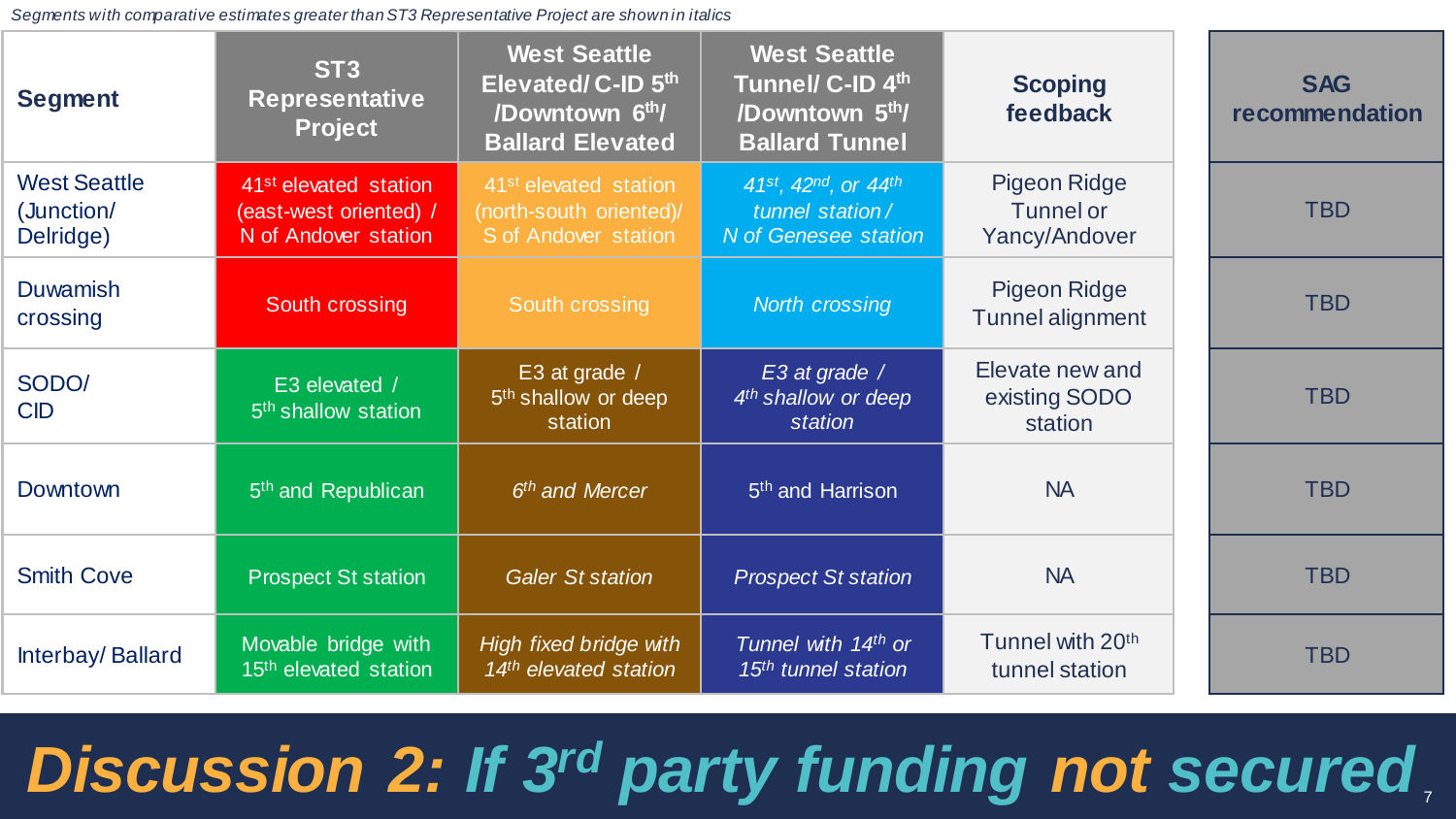| <b>Segment</b>                    |                                             | <b>SAG recommendation</b>                                                                     | <b>Notes</b>                              |
|-----------------------------------|---------------------------------------------|-----------------------------------------------------------------------------------------------|-------------------------------------------|
| <b>West Seattle</b><br>(Junction) | <b>Elevated station with</b><br>refinements | 41 <sup>st</sup> or 42 <sup>nd</sup> tunnel station<br>with consolidated Alaska<br>and Avalon |                                           |
| <b>West Seattle</b><br>(Delridge) |                                             | N of Genesee station                                                                          |                                           |
| <b>Duwamish crossing</b>          |                                             | South crossing                                                                                |                                           |
| SODO/<br><b>CID</b>               |                                             |                                                                                               | Majority interest in studying all options |
| <b>Downtown</b>                   |                                             | 5 <sup>th</sup> and Harrison                                                                  |                                           |
| <b>Smith Cove</b>                 | <b>Prospect St station</b>                  | <b>Prospect St station</b>                                                                    |                                           |
| <b>Interbay/ Ballard</b>          |                                             |                                                                                               | No support for movable bridge             |

#### *SAG Recommendation: If 3rd party funding not secured*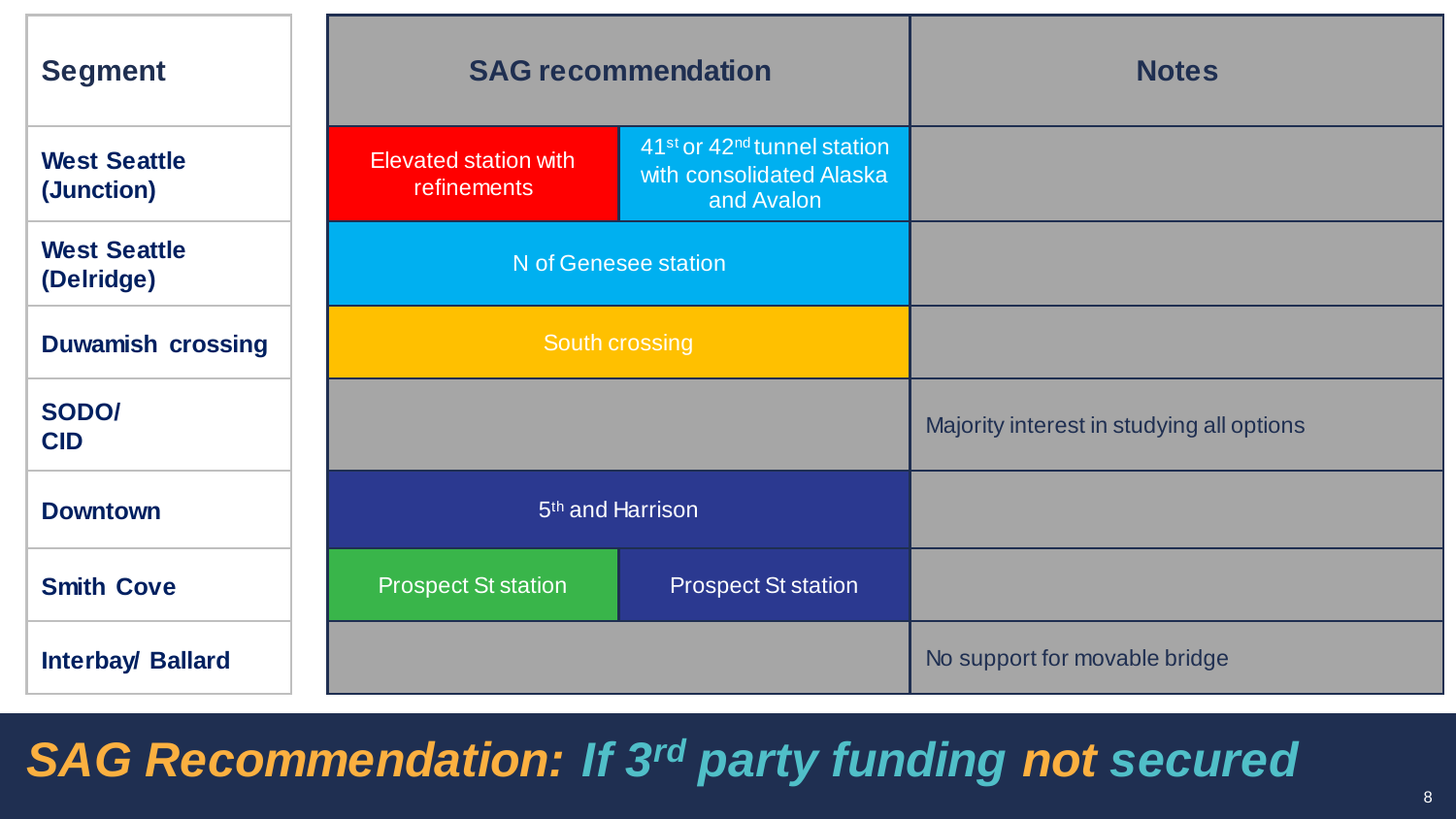## West Seattle *SAG Level 3 Recommendation Discussion If 3rd Party Funding Not Secured*

- Interest in a modified ST3 Representative Project Alaska Junction station, oriented North/South staying east of the Alaska Junction (either on Fauntleroy or in the vicinity of Jefferson Square) with blue Delridge station location
- No support for the orange Alaska Junction Station location
- Interest in studying the blue alternative with consolidated Alaska Junction and Avalon Stations
- Some concerns about high guideway through Delridge

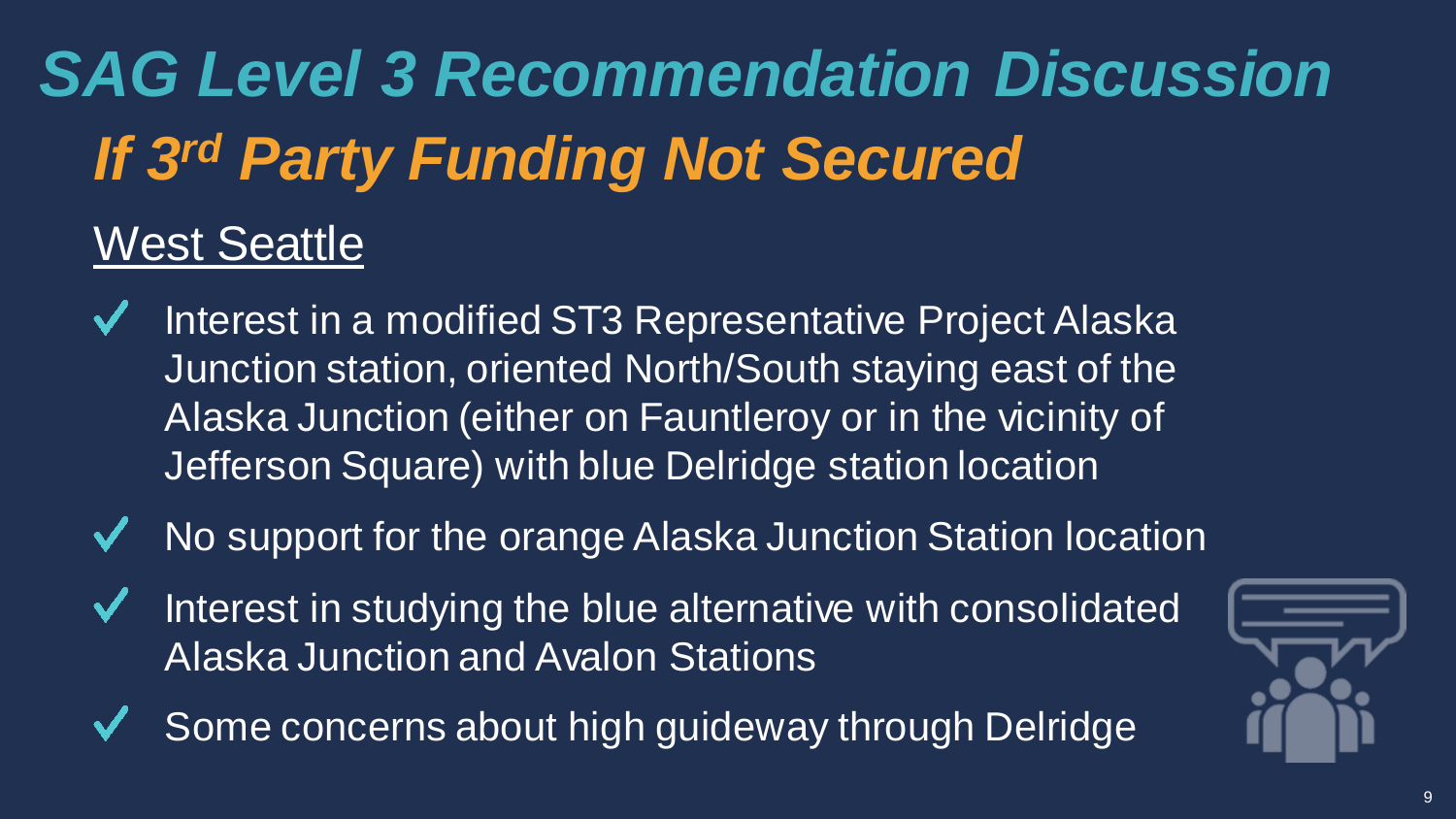### SODO and C-ID *SAG Level 3 Recommendation Discussion If 3rd Party Funding Not Secured*

Concerns about impacts to the E-3 Busway and Ryerson base

- Majority support to keep all the options on the table to be responsive  $\blacktriangledown$ to community input. The C-ID's voice has not traditionally been listened to with respect to infrastructure projects. Comparative estimates are based on very preliminary design and should not limit alternatives to study in the C-ID.
- Some concerns about additional costs associated with 4<sup>th</sup> Avenue alternatives and interest in 5<sup>th</sup> Avenue Shallow station (brown) if third party funding is not secured.

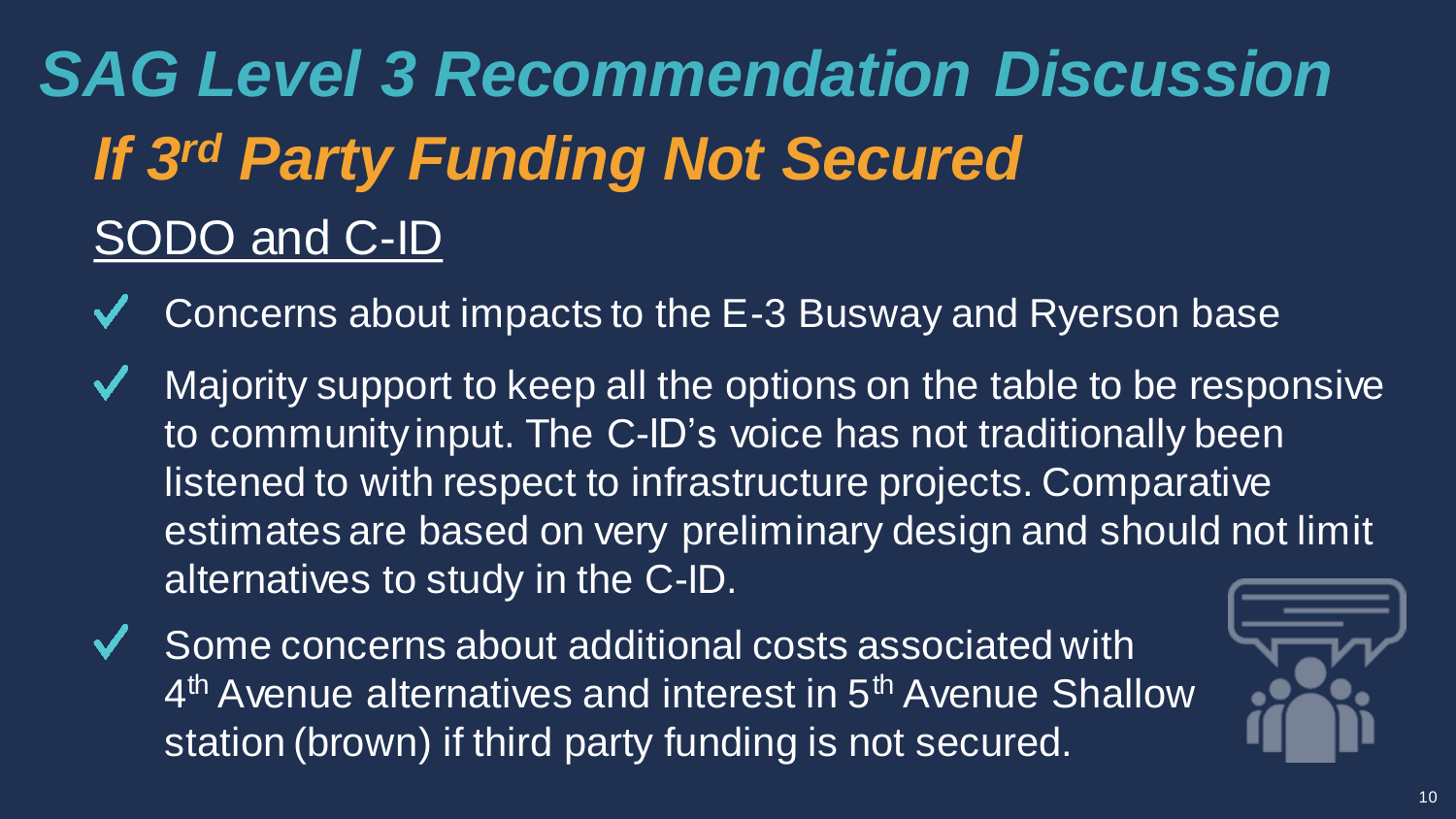## Interbay/ Ballard *SAG Level 3 Recommendation Discussion If 3rd Party Funding Not Secured*

- Concerns about potential traffic effects on Elliott/15<sup>th</sup> Avenue of green Smith Cove station location and interest in good access to that station
- No support for movable bridge across Salmon Bay
- Mixed opinions, with interest in studying the fixed bridge (brown) and the tunnel (blue)

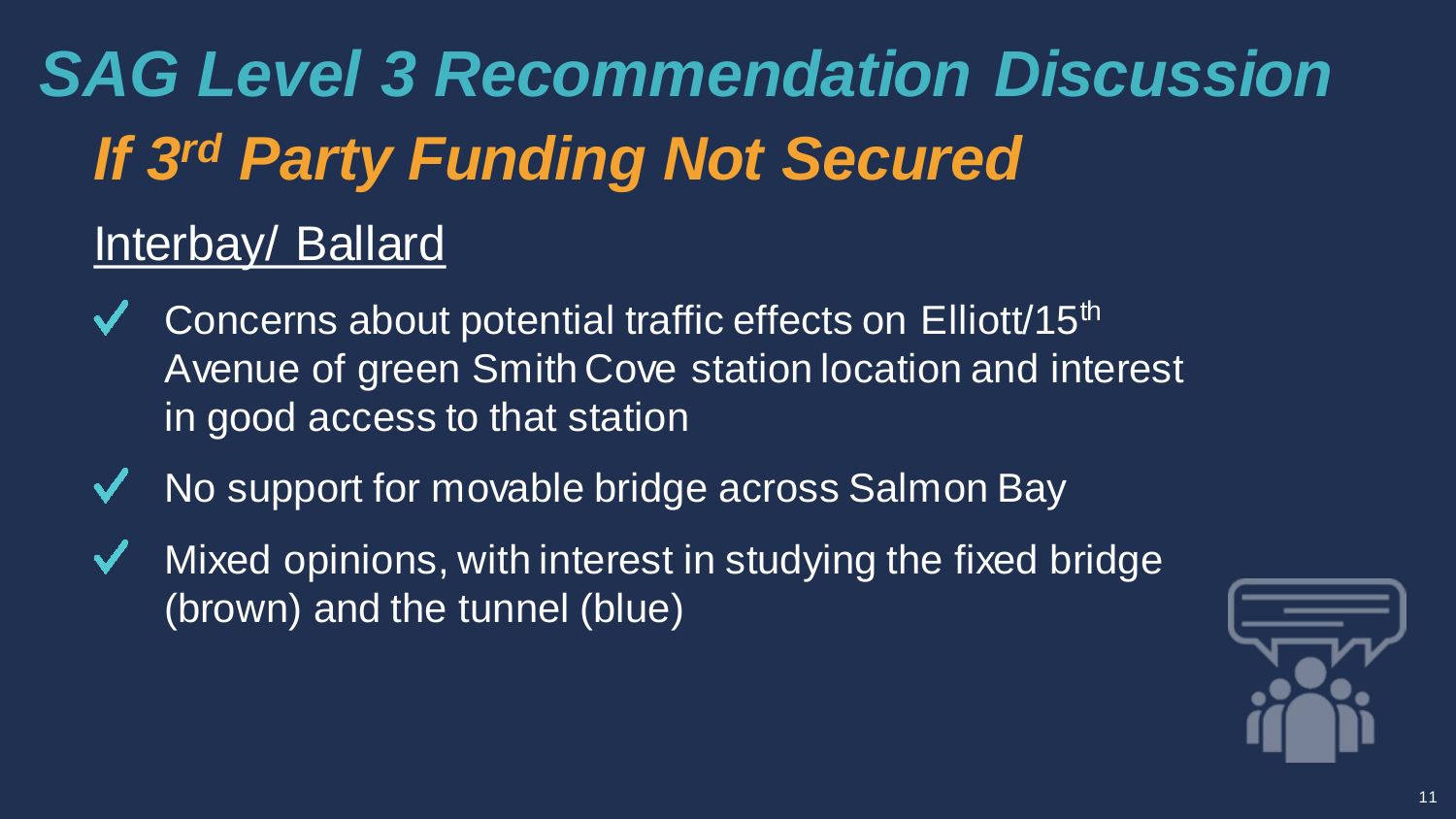#### *SAG Level 3 Recommendation Discussion*

#### General Feedback

- Some concerns about extent of 3rd party funding and whether there are other needs for that funding, such as improving mobility in the city
- Some concerns about identifying a preferred alternative at this stage to allow for comprehensive study in the EIS
- Comments about adding new alternatives into the process that have not yet been studied or vetted through public engagement